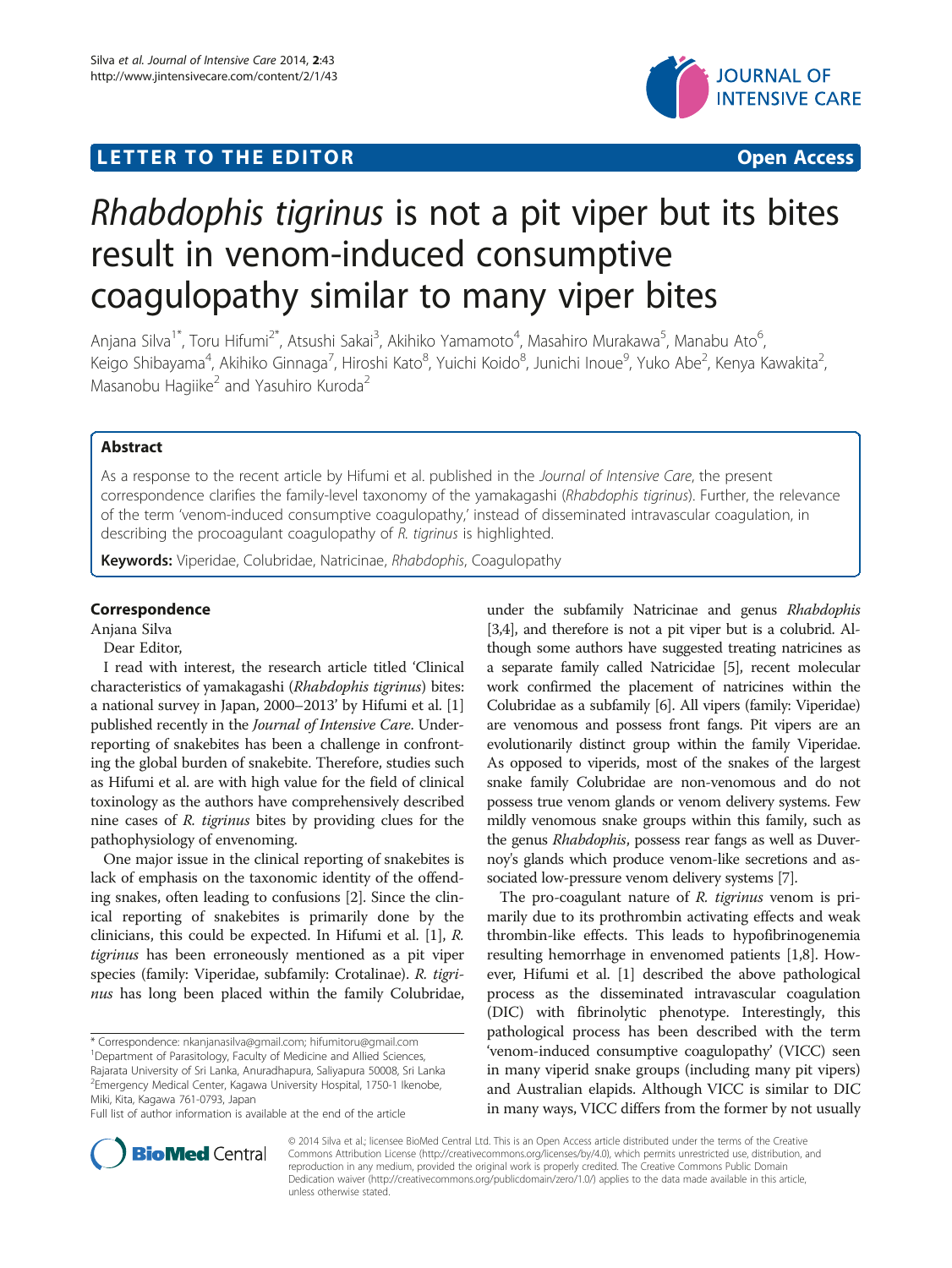resulting in end-organ effects, rapid onset and resolution, and the difference in the mechanism of initiation [[9](#page-2-0)]. Hence, I suggest that the term VICC [\[9](#page-2-0)] is more suitable than DIC used by the authors to describe the coagulopathy due to R. tigrinus bites.

### Response

Toru Hifumi, Atsushi Sakai, Akihiko Yamamoto, Masahiro Murakawa, Manabu Ato, Keigo Shibayama, Akihiko Ginnaga, Hiroshi Kato, Yuichi Koido, Junichi Inoue, Yuko Abe, Kenya Kawakita, Masanobu Hagiike, Yasuhiro Kuroda

Dear Editor,

We thank Dr. Silva for his comments on our article.

We completely agree that Rhabdophis tigrinus is a rear-fanged venomous snake present in paddy fields [[10](#page-2-0)] and that its venom shows strong plasma coagulant activity, with prothrombin activating effects and weak thrombin-like effects that result in hemorrhagic symptoms [\[8\]](#page-2-0). Because R. tigrinus has no grooved fangs, envenomation does not occur in most bites; therefore, R. tigrinus has long been considered nonvenomous [[10,11\]](#page-2-0).

However, we totally disagree with his suggestion that 'venom-induced consumptive coagulopathy' (VICC) is a more suitable term than 'disseminated intravascular coagulation' (DIC) with a fibrinolytic phenotype used to describe coagulopathy due to R. tigrinus bites.

First, we would like to provide the details of coagulation markers of case 5 in our previous studies [[1,11\]](#page-2-0). A healthy 40-year-old man was admitted with severe coagulopathy that developed after R. tigrinus bites. On admission, he demonstrated significantly elevated levels of thrombin-antithrombin III complex (TAT, 60 ng/mL; normal range, <3–4 ng/mL), plasmin-alpha 2-plasmin inhibitor complex (PIC, 22.3  $\mu$ g/mL; normal range, <0.8 μg/mL), and fibrinogen degradation products (FDPs, 592 μg/mL). He subsequently developed severe hypofibrinogenemia (50 mg/dL). Antivenom was administered 28 h after being bitten; after which, his hemorrhagic symptoms resolved. By day 3 of admission, scabs had formed over the bite wounds. Furthermore, his fibrinogen levels increased to >100 mg/dL, while his TAT, PIC, and FDP levels normalized. He was discharged on day 6 of admission. These coagulation markers fulfilled the diagnostic criteria for DIC with a fibrinolytic phenotype [\[12](#page-2-0)].

Second, Dr. Silva cited a research conducted by Isbister who suggested that a snakebite does not cause DIC but instead causes coagulopathy and thrombotic microangiopathy in snake envenoming; this was reportedly because VICC was not characterized by important features of DIC, such as evidence of systemic microthrombi and end-organ failure [\[9](#page-2-0)].

A similar discussion has been made in the context of trauma, which also induces DIC with a fibrinolytic

phenotype in the acute phase. Rizoli et al. conducted a prospective study and concluded that within 24 h of trauma, most severely injured patients have DIC scores 'suggestive of' or of 'overt DIC' in the International Society on Thrombosis and Haemostasis (ISTH) score but have no anatomopathologic evidence of DIC. Considering that pathologic findings are the gold standard for diagnosis, then, DIC is exceptionally uncommon, and the ISTH score should not be used for trauma [[13\]](#page-2-0).

Asakura described important principals that enhanced fibrinolytic-type DIC (DIC with a fibrinolytic phenotype) is associated with marked activation of fibrinolysis corresponding to activation of coagulation. Fibrinolysis is strongly activated, hemostatic plugs (thrombi due to hemostasis) are more easily dissolved, and bleeding symptoms tend to be severe. However, organ dysfunction seldom occurs [[12\]](#page-2-0).

Therefore, it is obvious that we cannot find evidence of systemic microthrombi and that patients do not develop organ dysfunction in the phase of DIC with a fibrinolytic phenotype.

Third, the previous literature was limited by the sample size (nine cases) [\[1](#page-2-0)]; therefore, we are now preparing the next manuscript. We further analyzed 25 cases from the previous study [\[1](#page-2-0)]. Over the 43-year study period (1970– 2013), 34 patients were identified, and the number of patients developing renal failure who required hemodialysis was significantly lower in the antivenom group than in the without-antivenom group  $(5.3\% \text{ vs } 40.0\%, P = 0.03)$ . We assume that DIC with fibrinolysis phenotype does not persist throughout hospitalization and may be limited to the acute phase of injury for R. tigrinus bites. Renal failure requiring hemodialysis developed at a later phase of injury in 40% of patients not receiving antivenom. Examination of renal pathology revealed that glomerular fibrin thrombi and tubular necrosis were responsible for renal failure as-sociated with R. tigrinus bites [[14\]](#page-2-0). Indeed, Gando et al. reported that 24–48 h after severe traumatic injury, DIC with a fibrinolytic phenotype developed into that with a thrombotic phenotype, therefore resulting in fatal multiple organ dysfunction syndromes [\[15,16\]](#page-2-0).

In conclusion, we continue to assert that  $R$ . tigrinus bites induced DIC with a fibrinolytic phenotype.

#### Competing interests

The authors declare that they have no competing interests.

#### Authors' contributions

AnS wrote the correspondence. TH, AtS, AY, YA, and YK collected the patient data. TH, MM, MA, KS, AG, HK, YuK, JI, YA, KK, and MH treated the patients. TH wrote the manuscript. AY, AtS, and YaK revised and edited the manuscript. All authors read and approved the final manuscript.

#### Author details

<sup>1</sup>Department of Parasitology, Faculty of Medicine and Allied Sciences, Rajarata University of Sri Lanka, Anuradhapura, Saliyapura 50008, Sri Lanka. <sup>2</sup>Emergency Medical Center, Kagawa University Hospital, 1750-1 Ikenobe